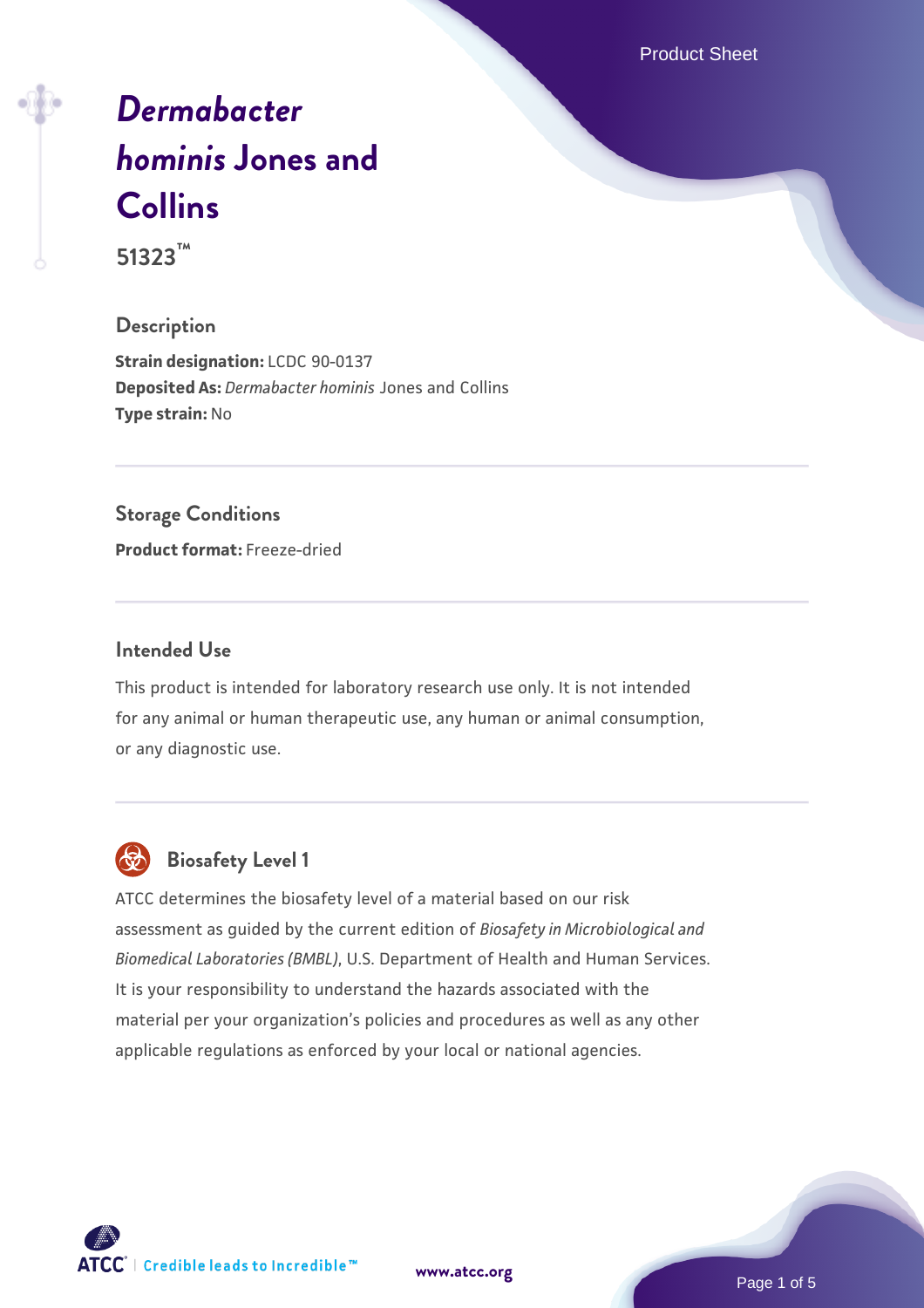ATCC highly recommends that appropriate personal protective equipment is always used when handling vials. For cultures that require storage in liquid nitrogen, it is important to note that some vials may leak when submersed in liquid nitrogen and will slowly fill with liquid nitrogen. Upon thawing, the conversion of the liquid nitrogen back to its gas phase may result in the vial exploding or blowing off its cap with dangerous force creating flying debris. Unless necessary, ATCC recommends that these cultures be stored in the vapor phase of liquid nitrogen rather than submersed in liquid nitrogen.

## **Certificate of Analysis**

For batch-specific test results, refer to the applicable certificate of analysis that can be found at www.atcc.org.

## **Growth Conditions**

**Medium:**  [ATCC Medium 260: Trypticase soy agar/broth with defibrinated sheep blood](https://www.atcc.org/-/media/product-assets/documents/microbial-media-formulations/2/6/0/atcc-medium-0260.pdf?rev=5d6614780b1c4acf817a324e2507f087) **Temperature:** 37°C

## **Handling Procedures**

1. Open vial according to enclosed instructions.

**2. Using a single tube of #44 broth (5 to 6 ml), withdraw approximately 0.5 to 1.0 ml with a Pasteur or 1.0 ml pipette. Rehydrate the entire pellet.**

**3. Aseptically transfer this aliquot back into the broth tube. Mix well.**

**4. Use several drops of the suspension to inoculate additional #44 broth**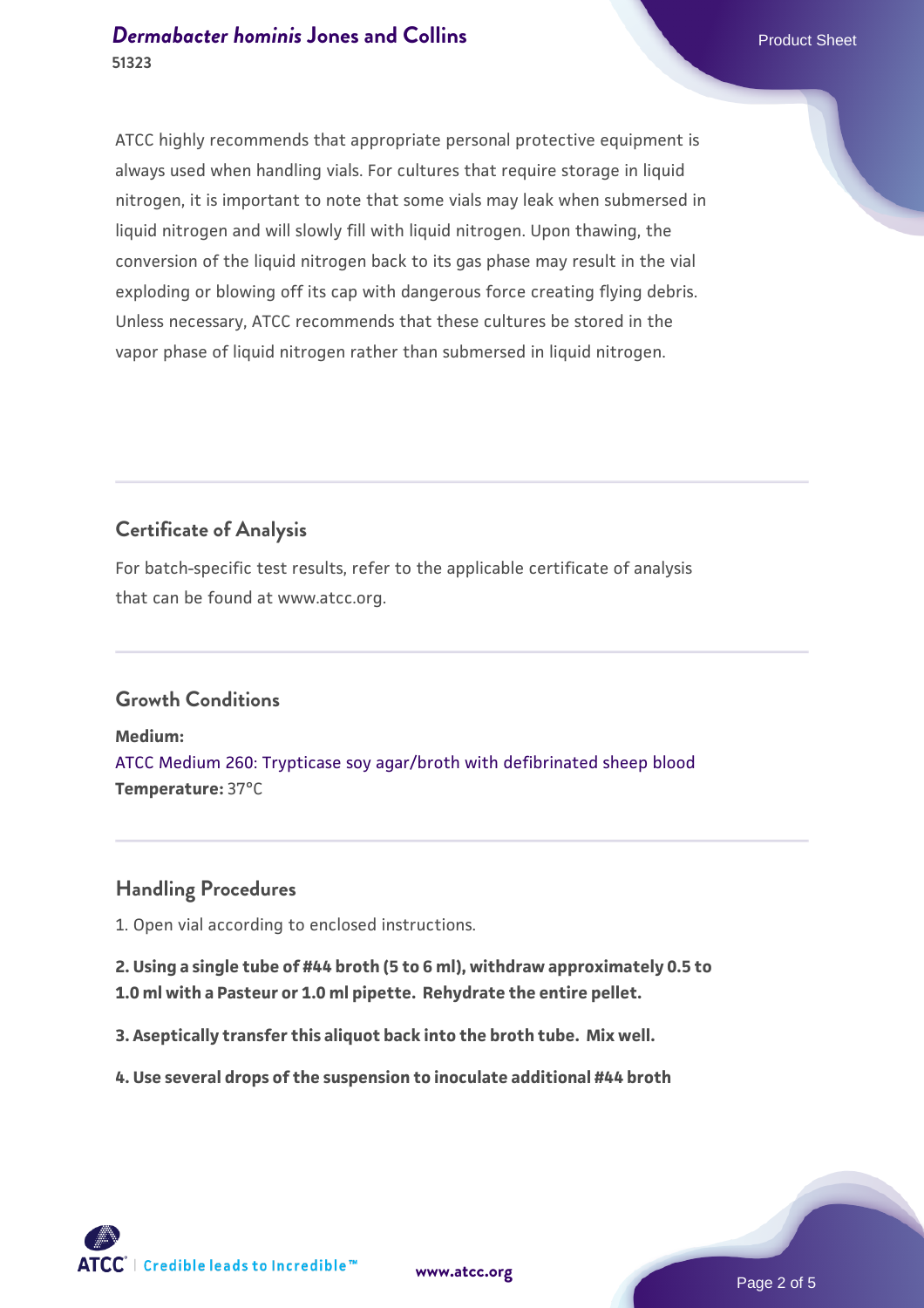#### **tubes, an agar slant, and/or plate.**

5. Incubate the tubes and plate at 37°C for 48 hours.

#### **Notes**

Additional information on this culture is available on the ATCC<sup>®</sup> web site at www.atcc.org.

## **Material Citation**

If use of this material results in a scientific publication, please cite the material in the following manner: *Dermabacter hominis* Jones and Collins (ATCC 51323)

## **References**

References and other information relating to this material are available at www.atcc.org.

## **Warranty**

The product is provided 'AS IS' and the viability of ATCC® products is warranted for 30 days from the date of shipment, provided that the customer has stored and handled the product according to the information included on the product information sheet, website, and Certificate of Analysis. For living cultures, ATCC lists the media formulation and reagents that have been found to be effective for the product. While other unspecified media and reagents may also produce satisfactory results, a change in the ATCC and/or depositor-recommended protocols may affect the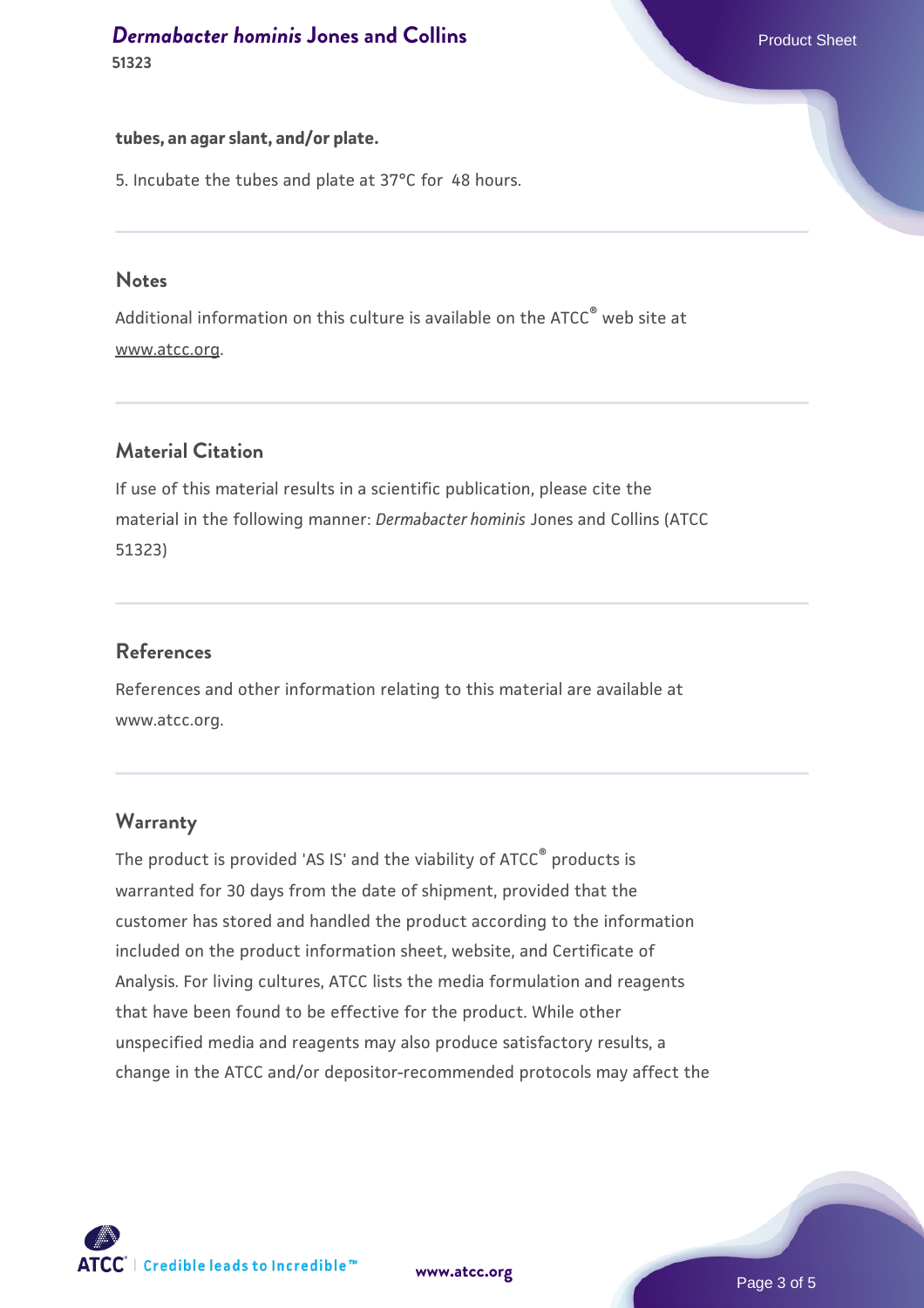recovery, growth, and/or function of the product. If an alternative medium formulation or reagent is used, the ATCC warranty for viability is no longer valid. Except as expressly set forth herein, no other warranties of any kind are provided, express or implied, including, but not limited to, any implied warranties of merchantability, fitness for a particular purpose, manufacture according to cGMP standards, typicality, safety, accuracy, and/or noninfringement.

#### **Disclaimers**

This product is intended for laboratory research use only. It is not intended for any animal or human therapeutic use, any human or animal consumption, or any diagnostic use. Any proposed commercial use is prohibited without a license from ATCC.

While ATCC uses reasonable efforts to include accurate and up-to-date information on this product sheet, ATCC makes no warranties or representations as to its accuracy. Citations from scientific literature and patents are provided for informational purposes only. ATCC does not warrant that such information has been confirmed to be accurate or complete and the customer bears the sole responsibility of confirming the accuracy and completeness of any such information.

This product is sent on the condition that the customer is responsible for and assumes all risk and responsibility in connection with the receipt, handling, storage, disposal, and use of the ATCC product including without limitation taking all appropriate safety and handling precautions to minimize health or environmental risk. As a condition of receiving the material, the customer agrees that any activity undertaken with the ATCC product and any progeny or modifications will be conducted in compliance with all applicable laws, regulations, and guidelines. This product is provided 'AS IS' with no representations or warranties whatsoever except as expressly set forth herein and in no event shall ATCC, its parents, subsidiaries, directors, officers, agents, employees, assigns, successors, and affiliates be liable for indirect, special, incidental, or consequential damages of any kind in connection with





Page 4 of 5